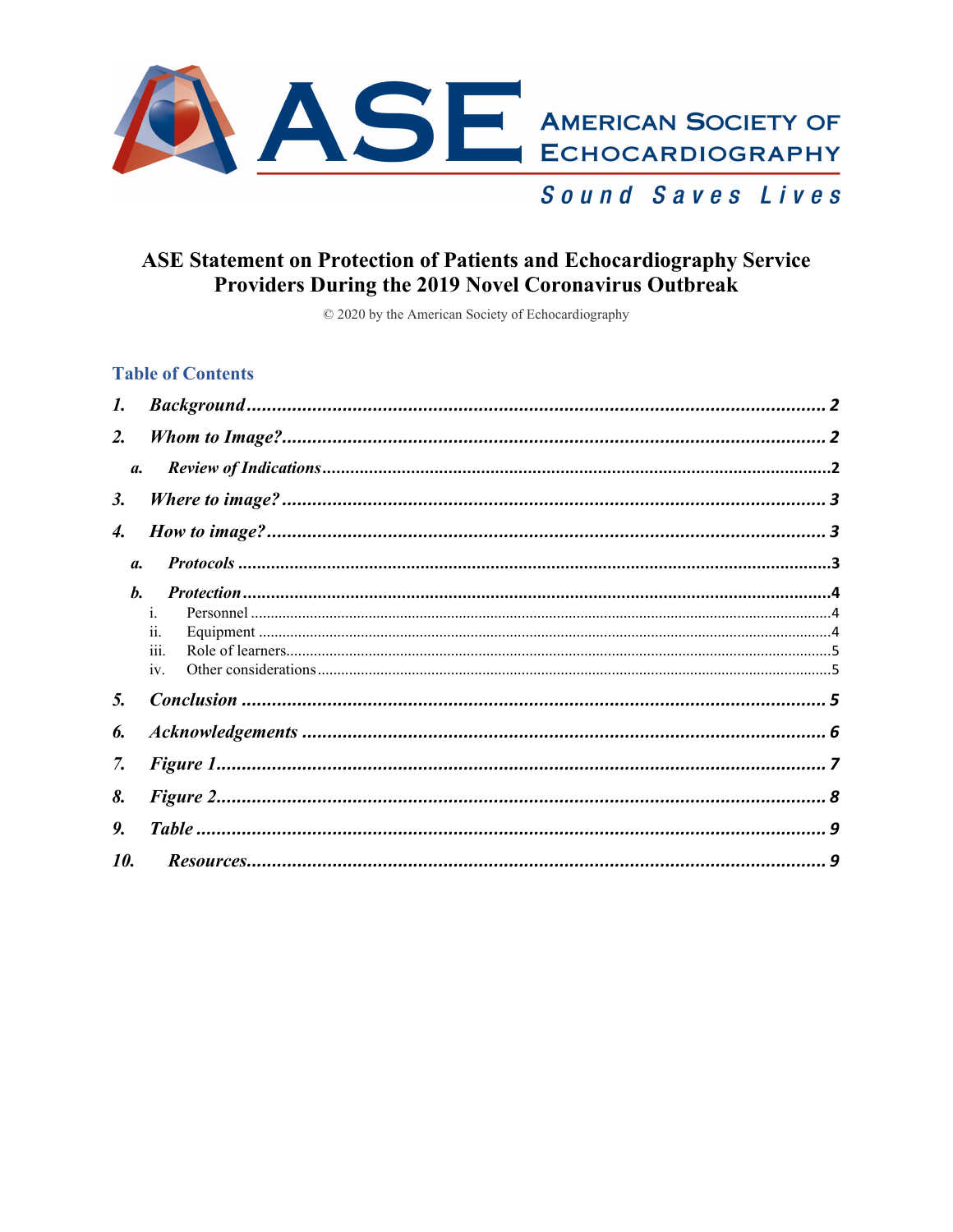#### **1. Background**

The 2019 novel coronavirus, or severe acute respiratory syndrome coronavirus-2 (SARS-CoV-2) that results in coronavirus disease-2019 (COVID-19), has been declared a pandemic and is severely affecting the provision of healthcare services all over the world. Healthcare workers are at higher risk since this virus is very easily spread, particularly through the kind of close contact involved in the performance of echocardiographic studies. The virus carries relatively high mortality and morbidity risk, particularly for certain populations (the elderly, the chronically ill, the immunocompromised and, possibly, pregnant women). Echocardiographic services will be required in the care of some patients with suspected or confirmed COVID-19. Consequently, echo providers will be exposed to SARS-CoV-2.

Sonographers, nurses, advance practice providers and physicians have a duty to care for patients and are at the frontlines in the battle against disease. We are at high risk, particularly when we participate in the care of patients who are suspected or confirmed to have highly contagious diseases. While dedication to patient care is at the heart of our profession, we also have a duty to care for ourselves and our loved ones and to protect all of our patients by preventing the spread of disease. This means reducing our own risk while practicing judicious use of personal protective equipment (PPE).

ASE is committed to the health, safety and wellbeing of our members and the patients we serve. This document is provided to the ASE community as a service to help guide the practice of echocardiography in this challenging time. It represents input from a variety of echocardiography practitioners and institutions who have experience with the COVID-19, or have been actively and thoughtfully preparing for it. The circumstances surrounding the outbreak are, of course, extremely dynamic, and this statement's recommendations are subject to change. We direct echocardiography practitioners to the Centers for Disease Control (CDC) website for the latest updates and [recommendations.](https://www.cdc.gov/coronavirus/2019-ncov/infection-control/control-recommendations.html)

This statement addresses triaging and decision pathways for handling echocardiographic requests, as well as indications and recommended procedures to be followed for an echocardiographic assessment of cardiovascular function in suspected or confirmed COVID-19 cases. In addition, we list measures recommended to be used in the echo lab for prevention of disease spread.

#### <span id="page-1-1"></span><span id="page-1-0"></span>**2. Whom to Image?**

## *a. Review of Indications*

Echocardiograms (TTEs, stress echoes and TEEs) should only be performed if they are expected to provide clinical benefit. ASE and other societies have established [Appropriate Use Criteria](https://www.asecho.org/appropriate-use-criteria/) to guide imaging. Echocardiogram orders are not yet subject to decision support tools as are cardiac MRI and cardiac CT, but the SARS-CoV-2 outbreak highlights the need to avoid performing rarely appropriate exams, at least not while the COVID status of the patient is unclear. Echocardiographic services should not be ordered if they are unlikely to provide clinical benefit, and screening of indications may be indicated, particularly for symptomatic patients whose SARS-CoV-2 status is unknown. In particular, repeat echocardiograms should not be performed unless there has been a clear change in clinical status.

In addition, there are echocardiograms that could be safely postponed until a later date. There are two ways to identify these studies.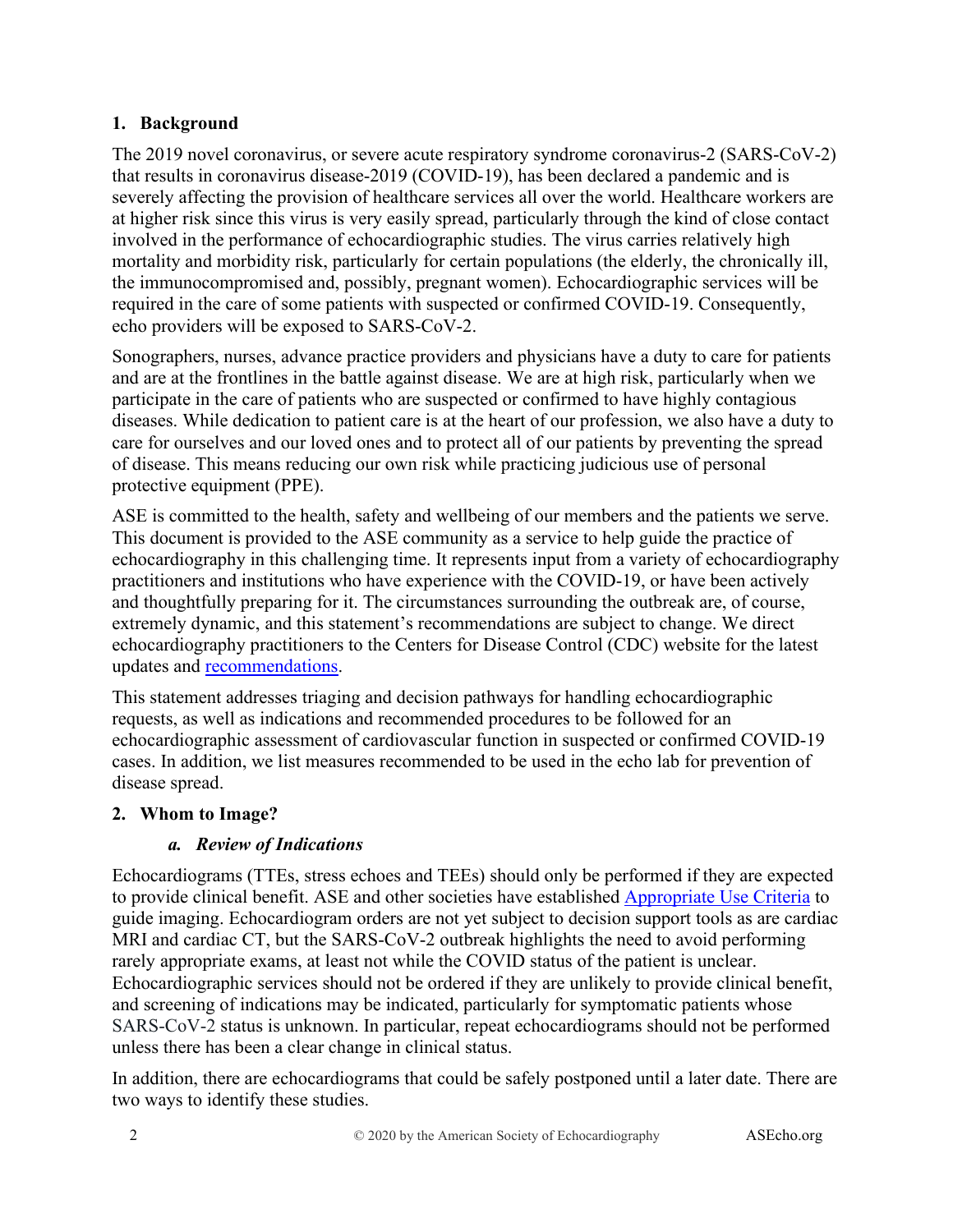- Determine which studies are "elective" and reschedule them, performing all others.
- Identify "non-elective" (urgent/emergent) indications and to defer all others.

These two different ways of looking at indications should both prioritize patients who are at risk for significant morbidity or mortality in the short term if echocardiographic exams are not performed.

Depending on the trajectory of the outbreak, some institutions may face a crisis state with reduced availability of trained staff and/or equipment. In this setting, triage by indication may be necessary—deciding which appropriate and urgent/emergent echocardiograms will be performed and which will not, or deciding which will be performed first. This prioritization of indications will need to be done on a case-by-case basis taking into account many patient-level factors such as current indication, current clinical status, past medical history and the results of other tests. Involving referring physicians in the triage process is therefore essential.

TEEs carry a heightened risk of spread of the SARS-CoV-2 since they can provoke aerosolization of a large amount of virus. TEEs therefore deserve special consideration in determining when and whether they should be performed, and under what precautions (described below). TEEs should be postponed or canceled if the indication is rarely appropriate, if they are unlikely to change clinical care, and/or if an alternative imaging modality (e.g. off axis TTE views, ultrasound enhancing agent with TTE) can provide the necessary information.

#### <span id="page-2-0"></span>**3. Where to image?**

The portability of echocardiography affords a clear advantage in imaging patients without having to move them and risk virus transmission in the clinic or hospital. All forms of echocardiography (including chemical stress tests) can be performed in emergency departments, hospital wards, intensive care units, operating theaters, recovery areas and structural heart and electrophysiology procedure laboratories, in addition to echocardiography laboratories. Identifying the optimal location for an echocardiographic study requires minimizing the risk of virus transmission but also considering monitoring capabilities and staffing of different locations. For example, patients with suspected or confirmed COVID-19 are placed in isolation rooms, and echocardiography performed in the patient's room can prevent transit to other areas of the hospital, risking wider exposure. However, it may not be possible to perform a TEE or stress echo in the room due to staffing or insufficient monitoring equipment.

In the outpatient setting, patients should be screened for infection according to local protocols and methods for quarantine. Some institutions have set aside a separate room and separate machine for patients with suspected or confirmed infection.

#### <span id="page-2-2"></span><span id="page-2-1"></span>**4. How to image?**

#### *a. Protocols*

Cardiac imaging is performed by a wide variety of operators using a wide variety of machines and employing a wide variety of protocols. Ultrasound assisted physical examination (UAPE), point of care cardiac ultrasound (POCUS), critical care echocardiography (CCE), limited and comprehensive traditional TTE, TEE and stress echocardiography all can play a role in caring for patient with suspected or confirmed COVID-19. UAPE and POCUS exams performed by the clinicians who are already caring for these patients at bedside presents an attractive option to screen for important cardiovascular findings, elucidate cardiac contributions to symptoms or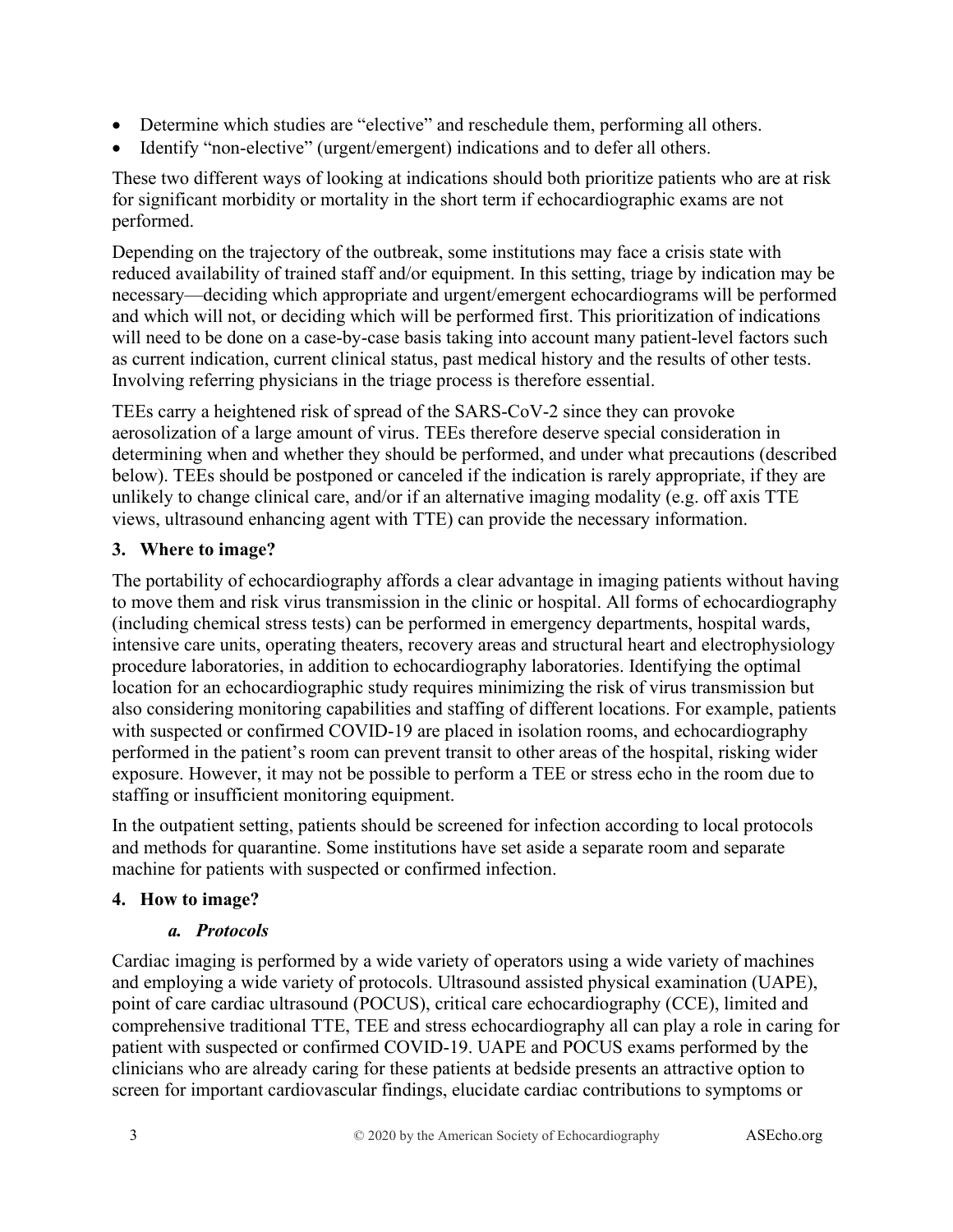signs, triage patients in need of full feature echocardiographic services and even, perhaps, identify early ventricular dysfunction during COVID-19 infection, all without exposing others and utilizing additional resources. Depending on the capabilities of the machines used, images obtained by UAPE, POCUS and CCE practitioners can often be saved to allow remote interpretive assistance from more experienced echocardiographers. Archiving these images for future review should help to focus future imaging studies and provide comparisons of cardiac structure and function over time. Some devices use a camera that allows a sonographer or other imaging expert to remotely guide probe placement.

Along the same lines, echocardiographic studies performed on patients with suspected or confirmed COVID-19 should be as focused as necessary to obtain diagnostic views but should also be comprehensive enough to avoid the need to return for additional images. Each study should be tailored to the indication and planned in advance, after review of images from past exams and other imaging modalities. Complete exams may be necessary in some circumstances. Plans for ultrasound enhancing agent (contrast) utilization should be made in advance in order to prevent a sonographer having to wait for the agent to be delivered or having to use more personal protective equipment to exit the patient's room to obtain the agent. Regardless of the type of study (UAPE, POCUS, CCE or comprehensive echo), prolonged scanning can expose these clinicians to added risk. These studies should not be performed by a sonography student or any other novice/inexperienced practitioner, in order to minimize scanning time while obtaining images of the highest possible quality.

#### <span id="page-3-0"></span>*b. Protection*

## i. Personnel

<span id="page-3-1"></span>Imaging should be performed according to local standards for the prevention of virus spread. Meticulous and frequent hand washing is crucial. In some institutions, the level of PPE required may depend on the risk level of the patient with regard to COVID-19 (minimal risk=not suspected, moderate risk=suspected, high risk=confirmed). In some institutions, suspected and confirmed cases are treated similarly. The types of PPE can be divided into levels or categories (see **Table**).

- Standard care involves handwashing or hand sanitization and use of gloves.
- Droplet precautions include gown, gloves, headcover, facemask and eye shield.
- Airborne precautions add special masks (e.g. N-95 or N-99 respirator masks, or powered air purifying respirator - PAPR systems) and shoe covers.

The local application of each component of PPE can vary according to level or type of risk for TTEs and stress echo exams, but airborne precautions are required during a TEE for suspected and confirmed cases, due to the increased risk for aerosolization.

## ii. Equipment

<span id="page-3-2"></span>Equipment care is critical in the prevention of transmission. Some institutions cover probes and machine consoles with disposable plastic and forego the use of ECG stickers. Some institutions set aside certain machines or probes for use on patients with suspected or confirmed infection. Although SARS-CoV-2 is sensitive to most standard viricidal disinfectant solutions, care must be taken when cleaning. Local standards vary, but echocardiogram machines and probes should be thoroughly cleaned, ideally in the patient's room and again in the hallway. Smaller, laptopsized portable machines are more easily cleaned, but use of these machines should be balanced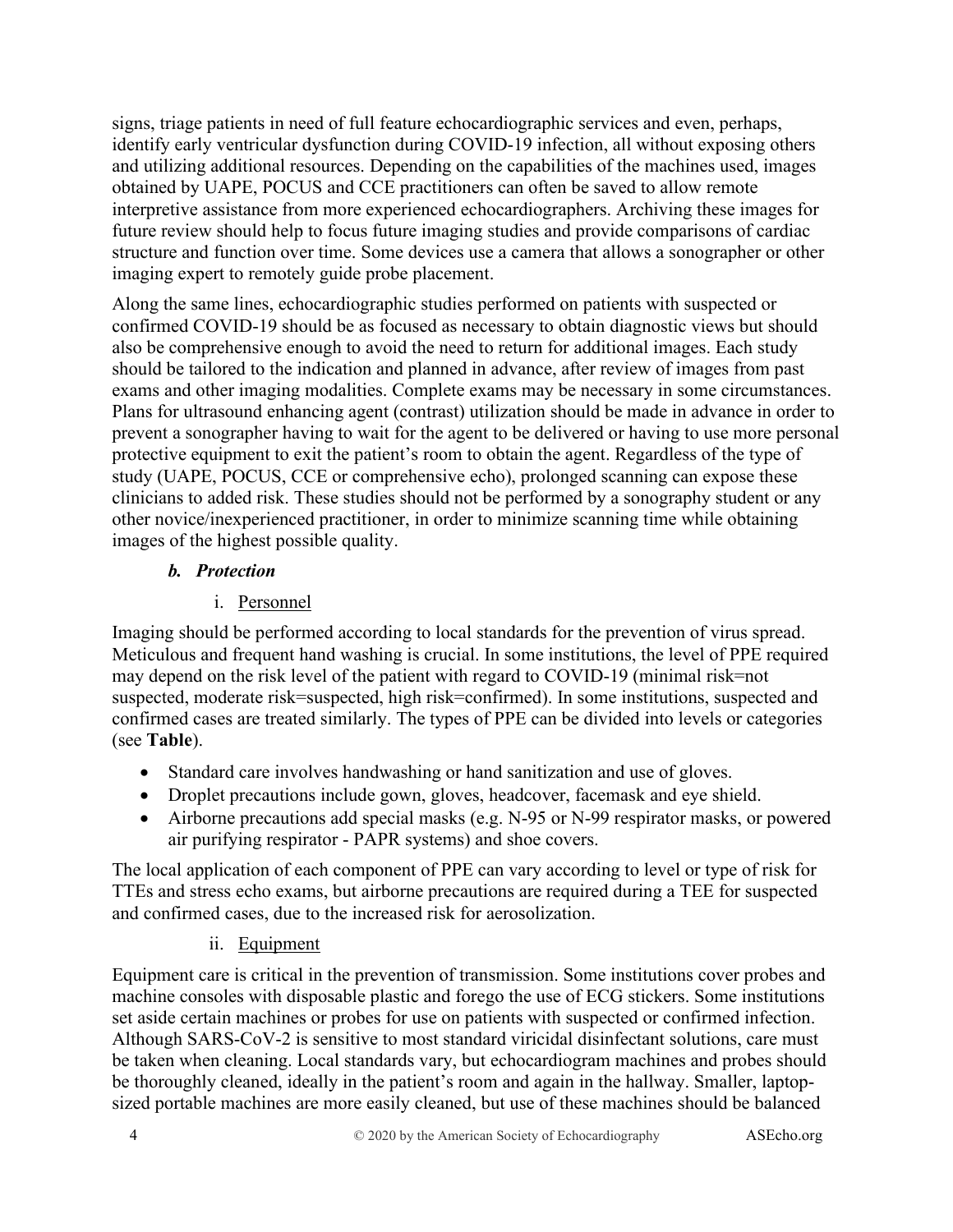against potential tradeoffs in image quality and functionality. Please consult vendors' disinfecting guidelines available on their websites, as procedures vary and could affect the functionality of machines. TEE probes should undergo cleaning in the room (including the handle and chord), then be transferred in a closed container to be immediately disinfected according to the manufacturer's recommendations. The American Institute for Ultrasound in Medicine (AIUM) has specific [guidelines for disinfection](https://www.aium.org/officialStatements/57) of ultrasound equipment.

#### iii. Role of learners

<span id="page-4-0"></span>The performance and interpretation of echocardiographic studies, especially those in suspected or confirmed COVD-19 cases, should be limited to essential personnel. For TEEs, practices may vary, but there should be at most one person to handle the probe and another to operate the machine controls, along with another to administer sedation. Medical education remains important, and echocardiographic practitioners play a crucial role in teaching essential components of cardiovascular medicine, as well as scanning and interpretation skills, to a wide variety of learners. Medical and sonography students, residents, fellows and practicing physicians gain knowledge and experience through rotations on echocardiography services, through observing the performance of studies, hands on scanning and reading with experts. In the current environment, however, elective rotations should be suspended, and restrictions should be placed on trainees who are not essential to clinical care. In many institutions, fellows provide crucial off-hours scanning and interpretation but must follow all applicable procedures to reduce infection transmission. Training and education can be moved "online." The ASE and others provide [multiple educational offerings,](https://aseuniversity.org/ase) including webinars and lectures. A variety of simulators are available to teach scanning skills.

In addition to limiting the number of echocardiography practitioners involved in scanning, consideration should be given to limiting the exposure of staff who may be particularly susceptible to severe complications of COVID-19. Staff who are  $>60$  years old, have chronic conditions, are immunocompromised or are pregnant may wish to avoid contact with patients suspected or confirmed to have COVID-19, depending on local procedures.

#### iv. Other considerations

<span id="page-4-1"></span>The risk of transmission also occurs in reading rooms. Keyboards, monitors, mice, chairs, phones, desktops, and door knobs should be frequently cleaned, and ventilation provided wherever possible. In some institutions the echo lab reading room is a place where many clinical services congregate to review images. In the current environment, it may be advisable to ask these services to review images remotely while speaking with the echocardiographer-consultant by phone, or review images together via a webinar.

## <span id="page-4-2"></span>**5. Conclusion**

The provision of echocardiographic services remains crucial in this difficult time of the SARS-CoV-2 outbreak. Working together, we can continue to provide high quality care while minimizing risk to ourselves, our patients and the public at large. Carefully considering 'Whom to Image', 'Where to Image' and 'How to Image' has the potential to reduce the risks of transmission.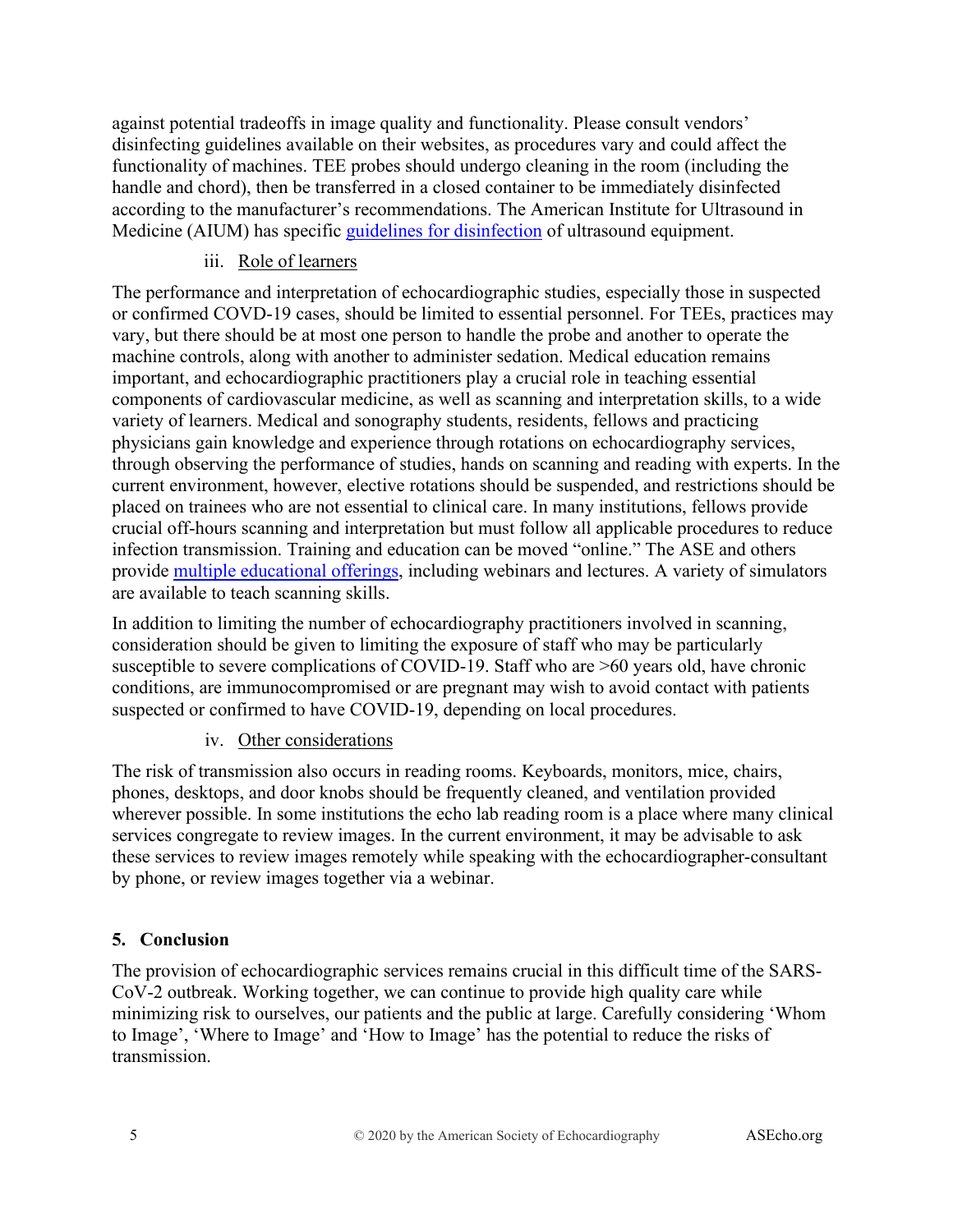#### <span id="page-5-0"></span>6. **Acknowledgements**

This statement was prepared by James Kirkpatrick, MD, Smadar Kort, MD, Judy Hung, MD, Cynthia Taub, MD, and Madhav Swaminathan, MD, and approved by the American Society of Echocardiography executive committee on March 17, 2020.

Protocols and procedures used in the preparation of this document courtesy of Madhav Swaminathan, Duke University, Durham, NC; Muhammad Saric, New York University Medical Langone Medical Center, New York City, NY; Mingxing Xie, Union Hospital, Tongji Medical College, Huazhong University of Science and Technology, Wuhan, China; Cynthia Taub, Montefiore Medical Center, Albert Einstein College of Medicine, Bronx, NY; Lissa Sugeng, Yale University, New Haven, CT; Smadar Kort, Stony Brook University, Stony Brook NY; Judy Hung, Massachusetts General Hospital, Boston, MA; Marielle Scherer-Crosbie, University of Pennsylvania, Philadelphia, PA; Ray Stainback, Baylor St. Luke's Medical Center, Houston, TX; James Kirkpatrick, University of Washington, Seattle, WA.

Additional guidance has been provided by The [British Society of Echocardiography](https://bsecho.org/covid19) and [The](https://www.siec.it/)  [Societa Italiana di Ecocardiograpfia e Cardiovascular Imaging](https://www.siec.it/)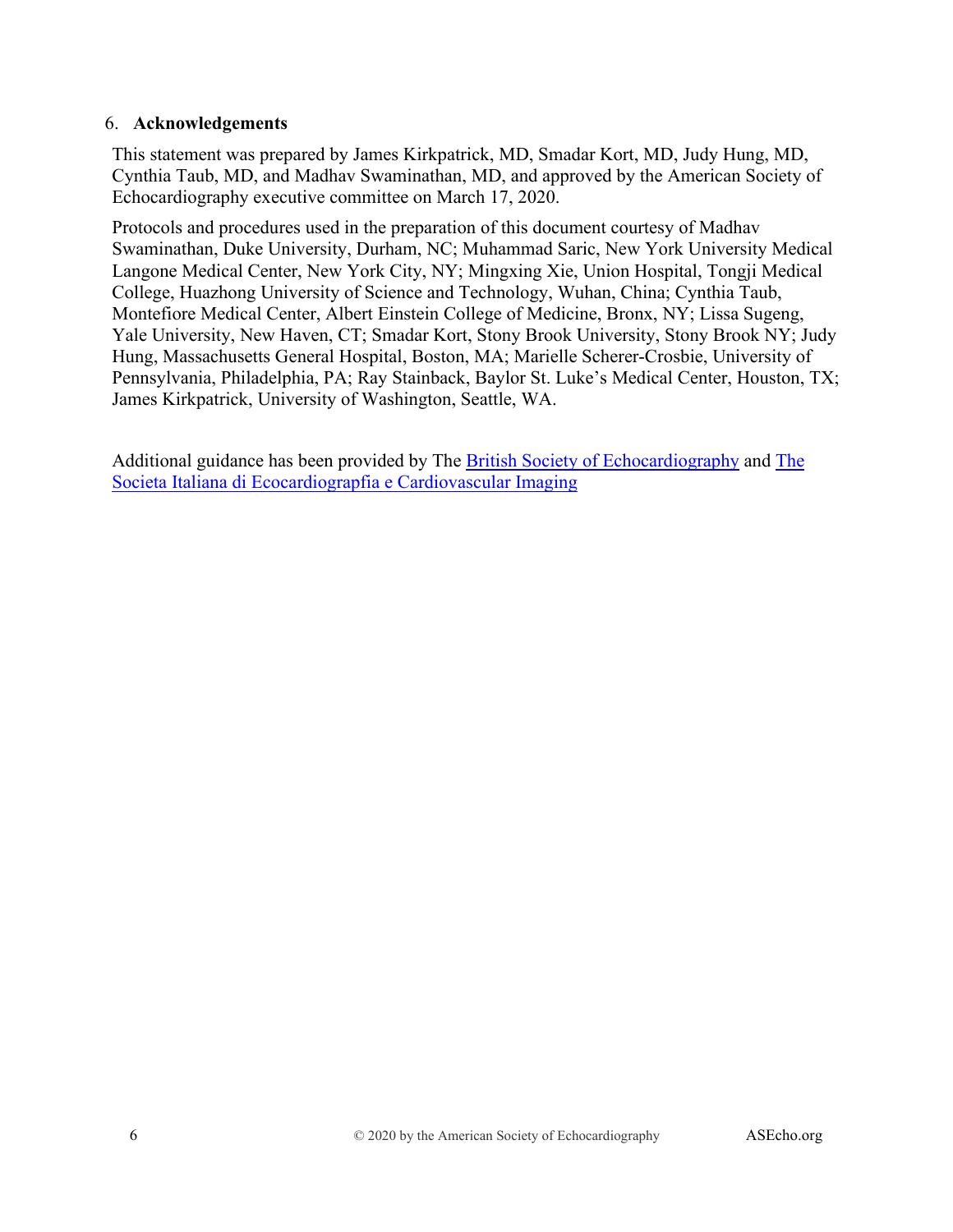#### <span id="page-6-0"></span>**7. Figure 1**

Suggested algorithm for determining indication and level of protection



ED, Emergency Department; EP, electrophysiology; ICU, intensive care unit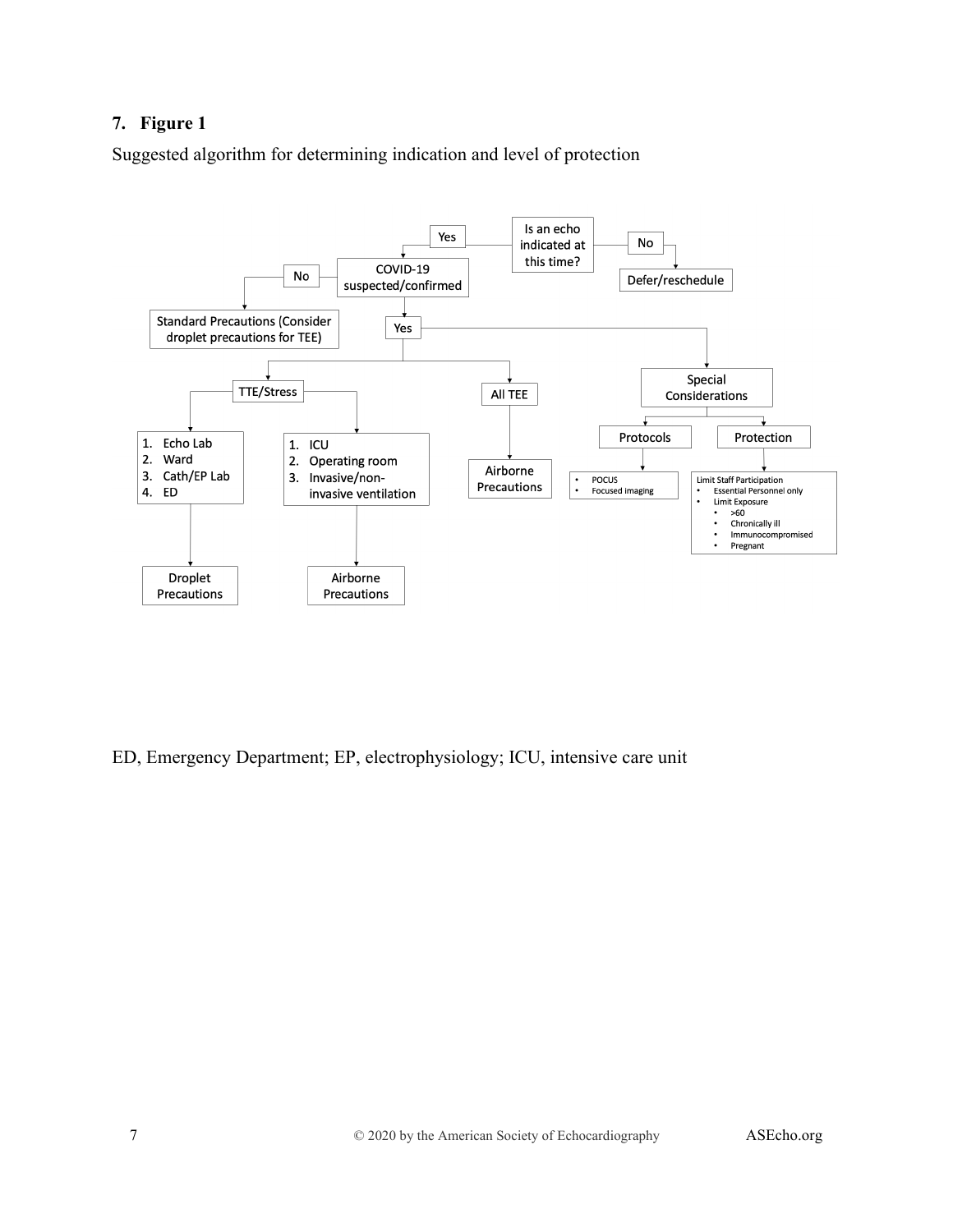#### <span id="page-7-0"></span>8. Figure 2

Summary recommendations

#### Summary Recommendations for Policies/Procedures During COVID-19 Outbreak

Defer/Reschedule Options

- o Identify and defer all elective exams
- o Identify and perform only urgent/emergent exams
- Assess patient COVID-19 status
- o None

 $\bullet$ 

- o Suspected
- o Confirmed
- Provide for appropriate levels of self-protection
- TEEs are high risk defer whenever possible, perform in suspected / confirmed cases with airborne PPE precautions
- Institutional PPE conservation
	- o Defer non-urgent/emergent exams in suspected/confirmed cases
	- o POCUS: Imaging by trained clinician already caring for a patient
	- Limiting exposure during exams
	- o Problem-focused, limited examinations
	- o Guided by prior studies, other imaging (including POCUS findings)
- Reading room methods to reduce transmission
	- o Facilitate remote report generation and echo consultation
	- o Frequent disinfection of computer keyboard, mouse, surfaces, chairs, doorknobs
	- o Discourage congregating in the echo lab reading room
- Identify and appropriately re-assign special at-risk personnel (>60 yrs, immunosuppressed, chronic disease /
- cardiopulmonary conditions, pregnancy, etc.)